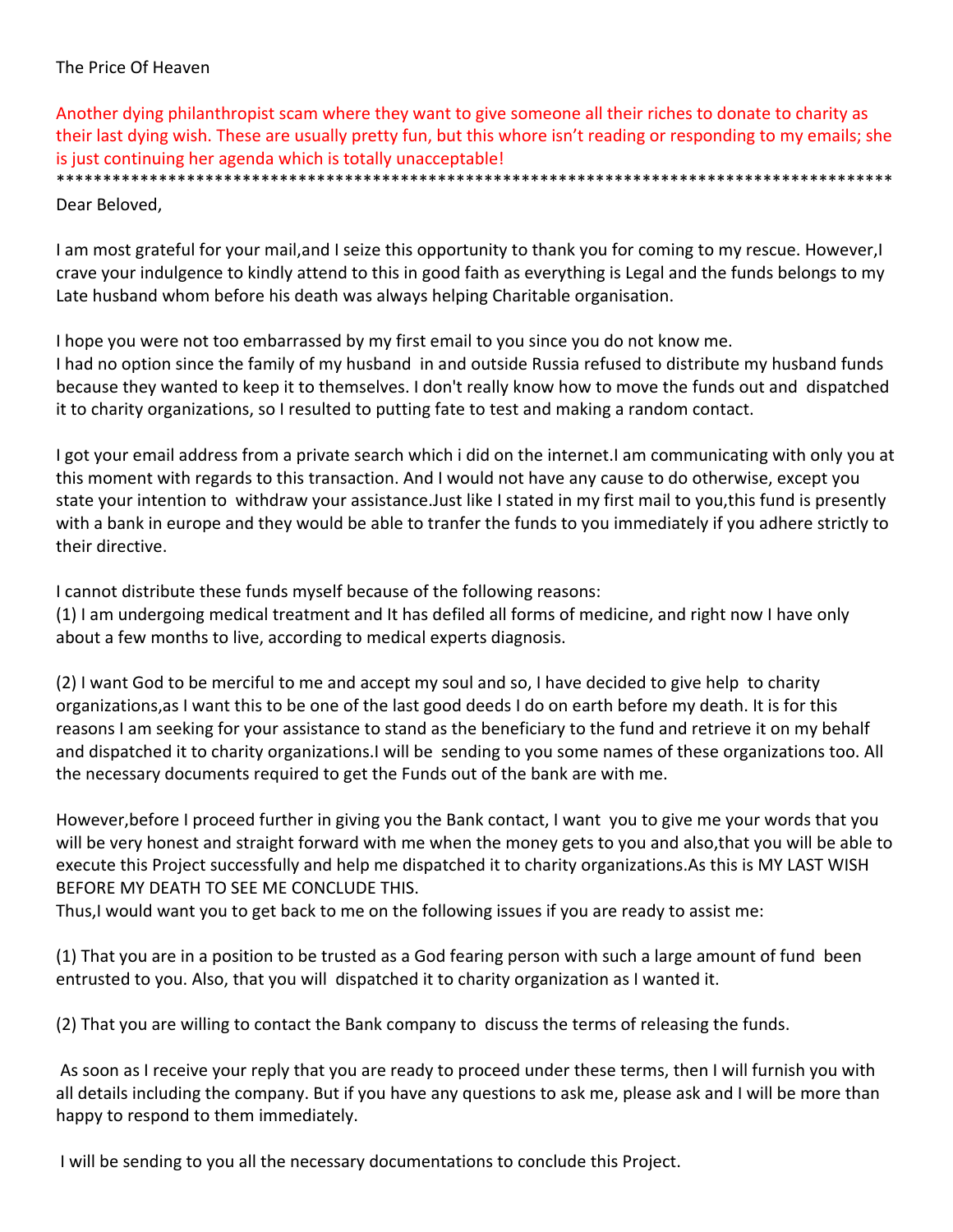Looking forward for your reply.

Remain Blessed Your Beloved Sister . Mrs.Aisha Hassan \*\*\*\*\*\*\*\*\*\*\*\*\*\*\*\*\*\*\*\*\*\*\*\*\*\*\*\*\*\*\*\*\*\*\*\*\*\*\*\*\*\*\*\*\*\*\*\*\*\*\*\*\*\*\*\*\*\*\*\*\*\*\*\*\*\*\*\*\*\*\*\*\*\*\*\*\*\*\*\*\*\*\*\*\*\*\*\*\*\*

That is very admirable that you are donating this money to charity as one of your last good deeds to ensure your rightful place in the hereafter. Almost like you are trying to buy your way into heaven. Very noble indeed…

As for your two conditions, I must be honest with you. I am an atheist, so therefore I do not fulfill your wishes. If you don't want to continue with me and go find a God‐Fearing person, then I will totally understand. But if you trust me with this money, I will promise to do anything in my power that everyone gets what they deserve. Especially you…Your place in Heaven is what I mean.

Let me know if you wish to proceed,

### James Cagney

\*\*\*\*\*\*\*\*\*\*\*\*\*\*\*\*\*\*\*\*\*\*\*\*\*\*\*\*\*\*\*\*\*\*\*\*\*\*\*\*\*\*\*\*\*\*\*\*\*\*\*\*\*\*\*\*\*\*\*\*\*\*\*\*\*\*\*\*\*\*\*\*\*\*\*\*\*\*\*\*\*\*\*\*\*\*\*\*\*\* Dear Beloved ,

Blessings to you beloved. Your words in your response have given me great Joy this is a good work of charity project I have placed in your hands. My dear I will only say to you with reason of my throat cancer I am unable to speak but all I want is that the money is first safe in your account before I depat from this world.

I have told you in confidence that I want the project to be kept very secret and details of my contact with you should not be disclosed to anybody and this is because my husband's family might want to do everything to gain possession of this money for their own selfish interest.

My dear the bank in possession of the money is in Europe, the money can be transferred to your account electronically once you activate the DORMANT ACCOUNT and I need the following details below to send LETTER OF AUTHORIZATION to the bank in Europe that you are now the sole beneficiary see below:

NAME IN FULL:

CONTACT ADDRESS: COUNTRY:

AGE:

TEL:

FAX:

OCCUPATION:

I want you to know now that if the project does not take place it will be your fault as I have done all in my power to see that everything works in the manner that we have discussed. My dear, I want you to have faith and pray always knowing the task ahead and the bold step I have taken to give you this money, I need you to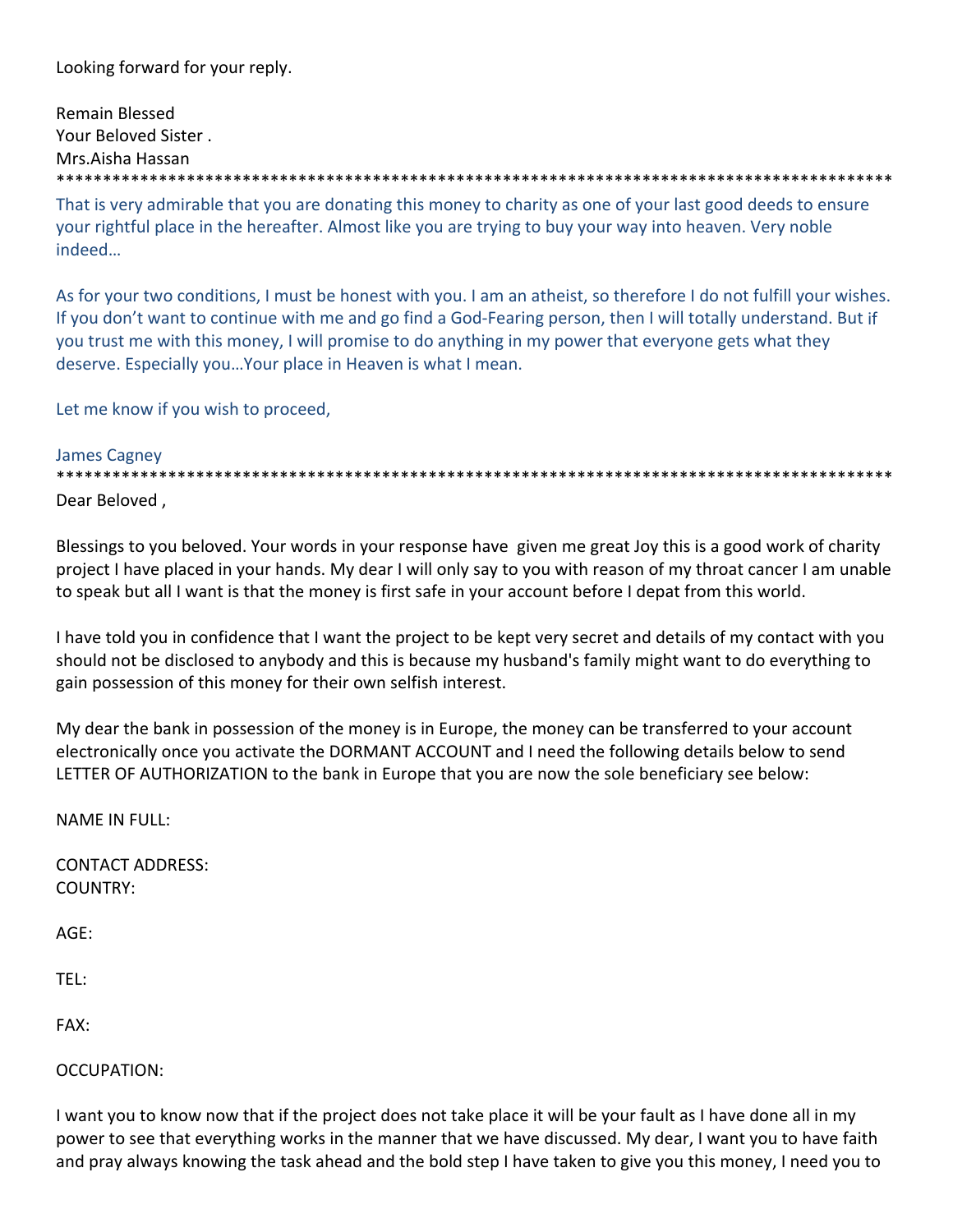always stay focused and follow instructions, there is need for prayers as obstacles will arise but all that stand against the success of this transfer and the project proper will fall.

Let me rest and leave you to pray and build your mind towards the task ahead and also always be in contact with me. It is very important that you complete this project in good faith even if I join my husband before time and always know your share of the funds is 25% and the balance must be used for the project proper which is 75% dispatching it to the list of the charity organisation that i'll be sending to you.

Remain Blessed Your Beloved Sister . Mrs.Aisha Hassan

#### This is the first time I have come across where they assign fault to you before the action even commences! \*\*\*\*\*\*\*\*\*\*\*\*\*\*\*\*\*\*\*\*\*\*\*\*\*\*\*\*\*\*\*\*\*\*\*\*\*\*\*\*\*\*\*\*\*\*\*\*\*\*\*\*\*\*\*\*\*\*\*\*\*\*\*\*\*\*\*\*\*\*\*\*\*\*\*\*\*\*\*\*\*\*\*\*\*\*\*\*\*\*

First of all, you never answered my concerns in my last email. It is almost like you didn't even bother reading my email. I spoke to you saying that I am an atheist, and that was not one of your conditions of conducting this transaction with you. Once again I ask, do you have a problem with this?

A few things from your email I also want to address;

- 1. You want me to keep this secret? I am assuming you mean just from your vile and pathetic, money grubbing family, correct? Why would I need to keep this a secret from my family and my lawyer? After all, I need to file the papers with my government to set up a charitable institution or I will be taxed on the money I will be receiving.
- 2. Second, what kind of nonsense is your comment about assigning fault to this transaction. I am deeply offended that you can start blaming me for any problems that may arise before we even get started. I deserve an apology for your insolence.
- 3. Third, you have already chosen the charities to disburse this money? Then what do you need me for? If you already know where the money is going, then send it to them – you don't need me. I thought that I was supposed to choose where the money was going. What happened to my choices of charities? Remember, NAMBLA, the Western House Of Retired Elderly Scholars, the National Institute for Gifted Gentile Elementary Reverends, NAAWP??? Did you just dismiss them like that?

Here is the information you requested from me; James Cagney 1778 Northeast Avenue Akron, Ohio 44305 USA 330‐634‐0638 \*\*\*\*\*\*\*\*\*\*\*\*\*\*\*\*\*\*\*\*\*\*\*\*\*\*\*\*\*\*\*\*\*\*\*\*\*\*\*\*\*\*\*\*\*\*\*\*\*\*\*\*\*\*\*\*\*\*\*\*\*\*\*\*\*\*\*\*\*\*\*\*\*\*\*\*\*\*\*\*\*\*\*\*\*\*\*\*\*\*

Dear Beloved ,

I received your mail and the required information in my previous mail to you. I want you to know that you have proven to me that you are a remarkable, honest , trustworthy and I want you to remain honest considering the money I am about entrusting into your custody. I am very happy about this and I want you to know that you have earned my full respect and trust. I hope you will live up to the respect I have for you as I am very confident doing this transaction with you and please do not let me down.

In this light, I have attached to this mail a copy of the Deposit Certificate my Late husband used in depositing this funds with the ABBEY BANK PLC. I have also sent a Letter of Authorization and a letter of introduction to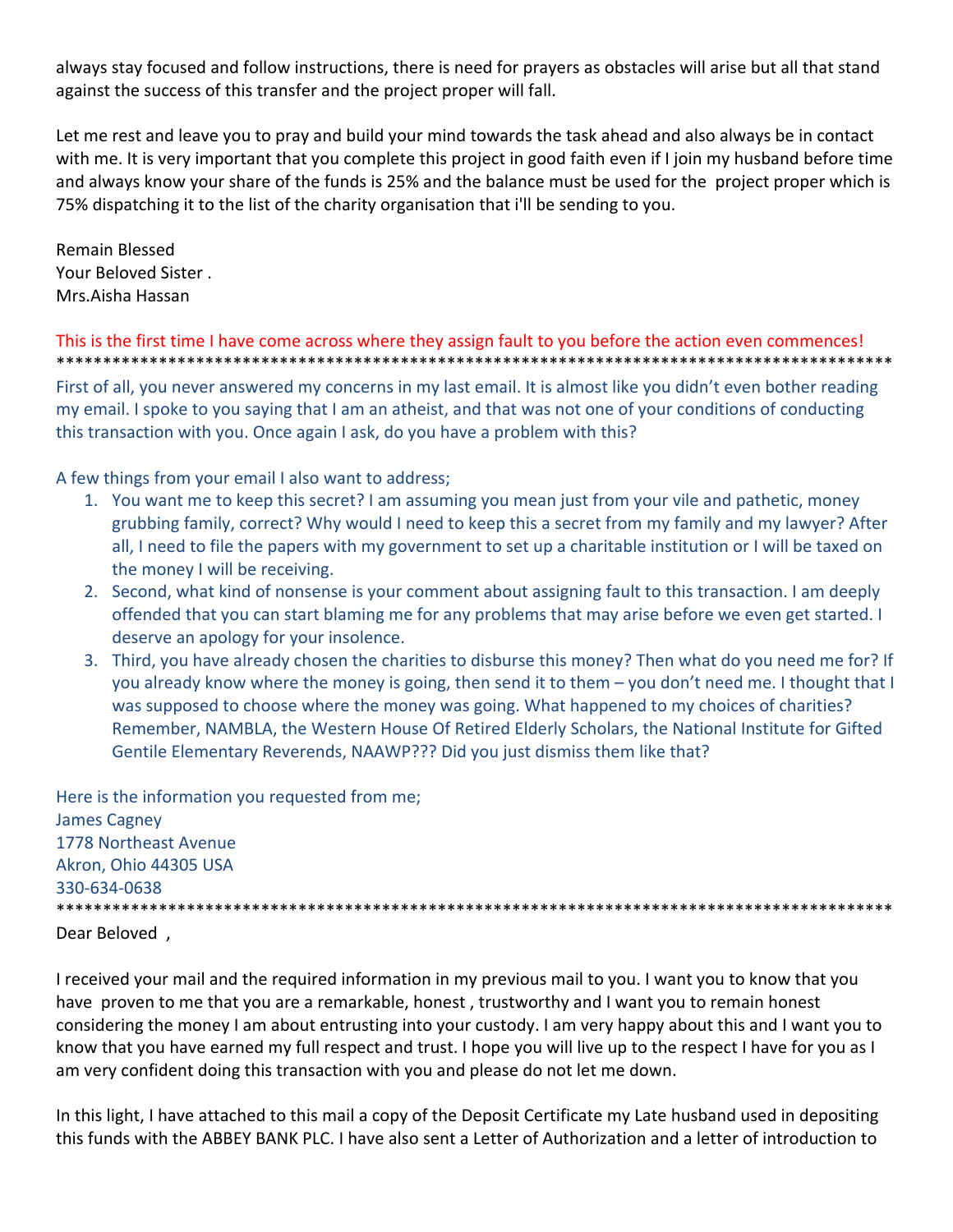the bank making you the beneficiary to the funds. I request you contact with the bank immediately using the bank information below:

Bank Name: ABBFY BANK PLC. Bank Address: Abbey National House, 2 Triton Square Regent's Place, London, NW1 3AN. **Contact Person: Mr.Christopher Collins** Tel: +44.753.691.6586 +44.701.112.8543 +44.701.112.8549 Fax:+44.870.495.5986 Official Email: abbey-grpcustomerservice@live.com Personal email: christ collins1960@yahoo.co.uk

Please note that this funds was deposited by my late husband and presently the account is dormant hence you can not access this online till you have reactivated the account enabling the bank furnish you with the new password to the account online. The Account Number is cb0271122 and the password will be given to you as soon as you have reactivated the account.

I expect to hear from you soon and endeavour to always keep me informed as soon as you get any response from the bank.

God Bless you. Mrs.Aisha Hassan Once again, you didn't even bother to read my email.

#### James

Dear Beloved.

I received your mail and the required information in my previous mail to you. I want you to know that you have proven to me that you are a remarkable, honest, trustworthy and I want you to remain honest considering the money I am about entrusting into your custody. I am very happy about this and I want you to know that you have earned my full respect and trust. I hope you will live up to the respect I have for you as I am very confident doing this transaction with you and please do not let me down.

In this light, I have attached to this mail a copy of the Deposit Certificate my Late husband used in depositing this funds with the ABBEY BANK PLC. I have also sent a Letter of Authorization and a letter of introduction to the bank making you the beneficiary to the funds. I request you contact with the bank immediately using the bank information below:

Bank Name: ABBEY BANK PLC. Bank Address: Abbey National House, 2 Triton Square Regent's Place, London, NW1 3AN. **Contact Person: Mr.Christopher Collins** Tel: +44.753.691.6586 +44.701.112.8543 +44.701.112.8549 Fax:+44.870.495.5986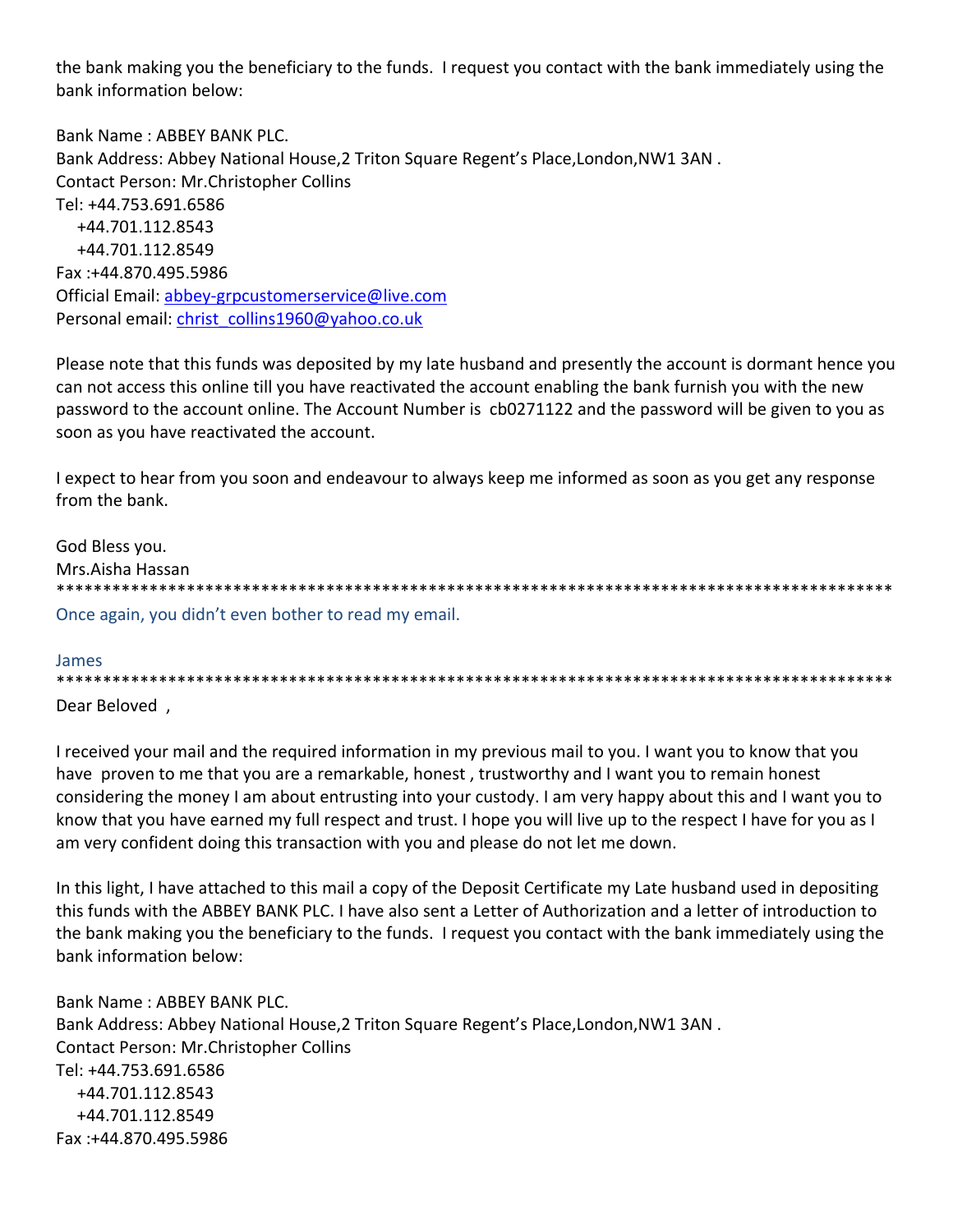Official Email: abbey-grpcustomerservice@live.com Personal email: christ collins1960@yahoo.co.uk

Please note that this funds was deposited by my late husband and presently the account is dormant hence you can not access this online till you have reactivated the account enabling the bank furnish you with the new password to the account online. The Account Number is cb0271122 and the password will be given to you as soon as you have reactivated the account.

I expect to hear from you soon and endeavour to always keep me informed as soon as you get any response from the bank.

God Bless you. Mrs.Aisha Hassan Sends the same email again, so I ignore her... 

Dear Beloved James Cagney,

How are you and your family today?I got your mail and the content was well understood,I am very sorry for making you mad at me.As for keeping the project secret i mentioned that becouse of my late hunsband families.

Regarding that of the charities i will send you some list and you will also add some to it from your end.

Beloved please forgive me and do contact the bank with the contact details i sent to you.

Remain Blessed,

#### Mrs Aisha Hassan

I just received this email. Well congratulations, it seems that you finally read one of my emails. Yes, I get mad when I write emails to someone and either they don't read them or they totally ignore everything that was said in them, like you did. This is extremely rude and inconsiderate.

Yes, I will keep this whole matter secret from your husband's family - how would I even speak with them? It sounded like you meant for me not to tell anyone in my own family, and that would be just ridiculous, wouldn't it?

So now that you finally read one of my emails, please answer all of the concerns and questions I had. You may have to go back and actually read all of those emails I sent you that you totally ignored.

Thanks,

## James

Dear Beloved James Cagney,

How are you today I hope all is well with you and your family? I have not heard a word from you for some days now and I am very worried, please do me a favour by updating me the stand of things now,